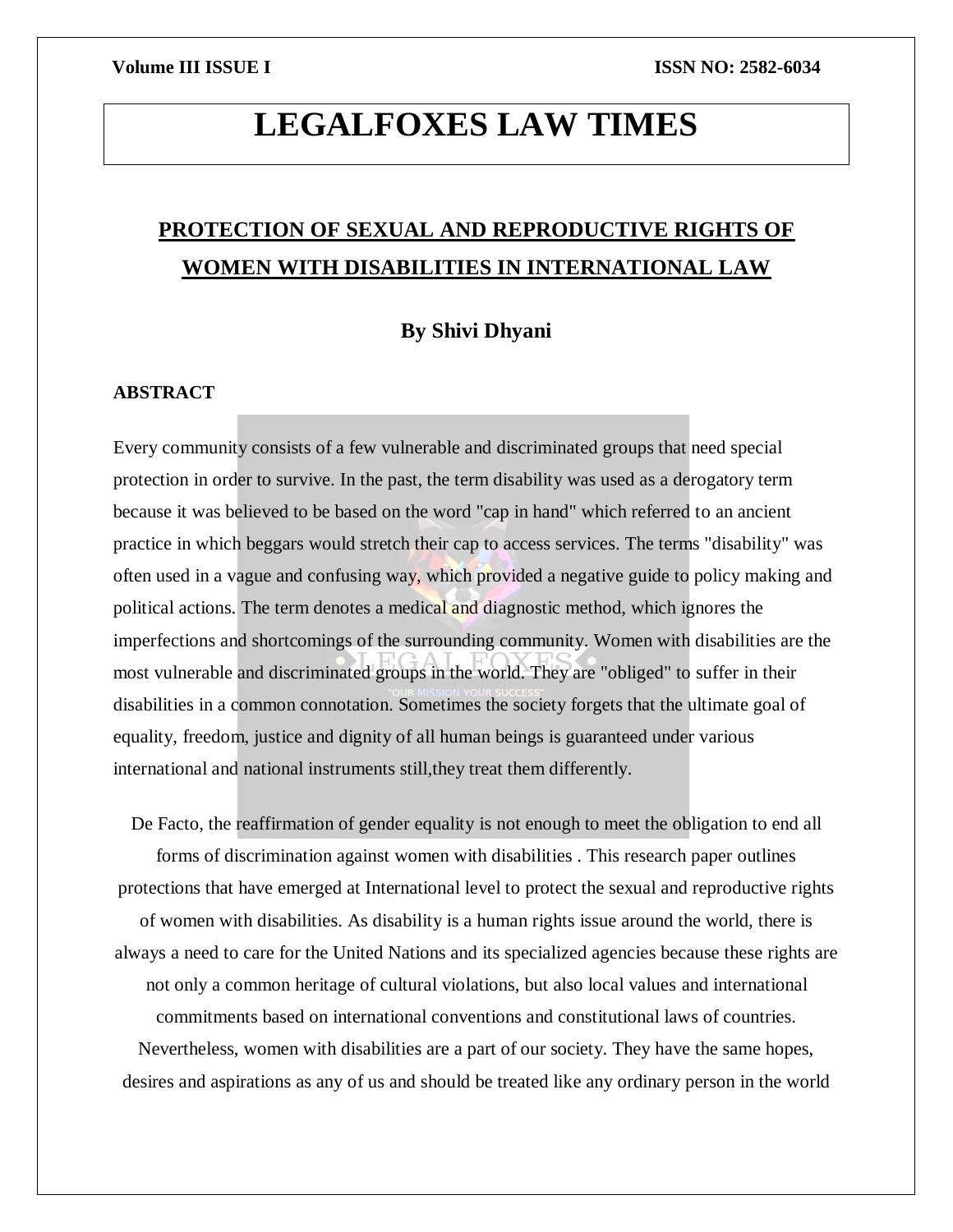## **INTRODUCTION**

 $\overline{\phantom{a}}$ 

Women with disabilities are mostly kept in dark about their sexual and reproductive health. A study showed that 98%<sup>1</sup> of them are not able to protect themselves against various kinds' diseases, violence, abuses, sexually transmitted infection etc. As I started researching about my topic, the first term that I came across was "REPRODUCTIVE JUSTICE MOVEMENT". The term reproductive justice is a combination of two words: reproductive right and social justice. It was coined and contrived as an organizing framework by a group of Black women who came together for this purpose in 1994 and named themselves Women of African Descent for Reproductive Justice. This term 'reproductive justice' means the right of a person to maintain bodily autonomy, the choice to have children, or to not have children and to cater the child in a safe environment. The reproductive justice movement recognizes the manners by which meeting factors like race and social class, limit the opportunity of disabled women to settle on brief decisions about pregnancy by forcing abusive conditions or confining to meager arrangements.

The reproductive justice framework confine a wide range of issues affecting the reproductive lives of marginalized women, including their access to contraceptio[n,](https://en.wikipedia.org/wiki/Contraception) broad sexual education, prevention and care for sexually transmitted infections, alternative to birth options, adequate [prenatal](https://en.wikipedia.org/wiki/Parental_care) and pregnancy care, violence assistance, ample wages to support families, safe and sound homes. Reproductive justice is mostly based on the

international framework which views reproductive rights as human rights. Reproductive justice relates to reproductive rights with social, economic and political inequalities that impact a woman's capability to ingress reproductive process. The reproductive rights movement began in the 1960's that transformed the lives of millions of women entitling them to rule their bodies and build their own future.The fundamental components of reproductive justice encompass equal access to safe abortion, affordable contraceptives and inclusive sex education

**<sup>1</sup>** United Nations Social Affair Disability, "Women and girls with disabilities", United Nations, New York 4 March 2010, https://www.un.org/development/desa/disabilities/issues/women-and-girls-with-disabilities.html.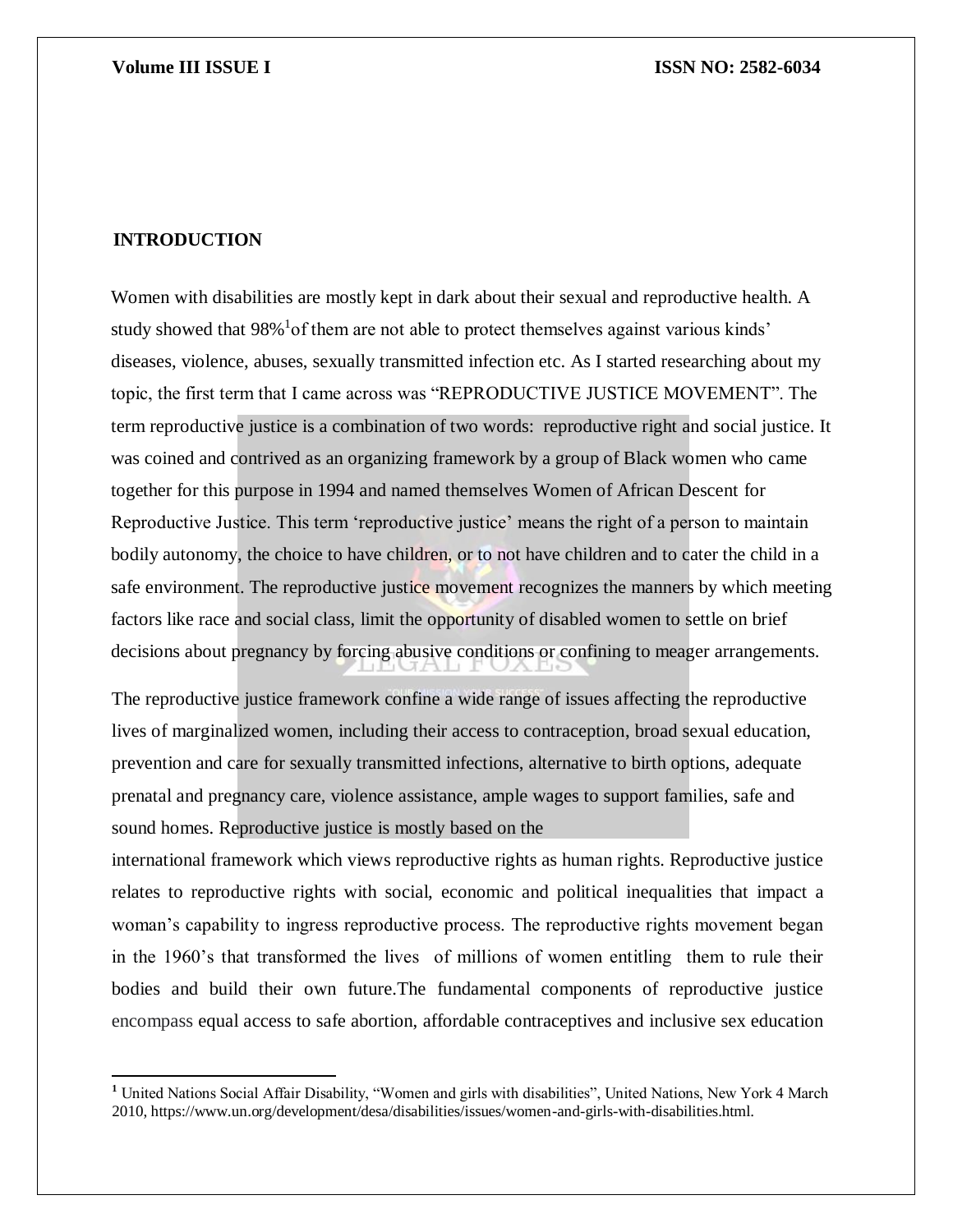$\overline{a}$ 

## **Volume III ISSUE I ISSN NO: 2582-6034**

as well as freedom from any kind of sexual abuse. It means that we can't separate the battle for a strong reproductive health care system from the struggles against economic inequality, homophobia, transphobia and racism because these also affect how people are able to make decisions about their lives, families and their body. The term "Reproductive justice"<sup>2</sup> also includes those individuals who choose to be parent, who shall be able to raise their children in a safe and sound surrounding that is free from discrimination and any kind of violence. Individuals are battling to guarantee that the less fortunate can use their abortion rights, contraception, sex education and pre-birth and labor care. People with disabilities experience dishonor in most part of their lives. This stigma is combined with gender discrimination and the assumption that people with disabilities have no sexuality which creates a dominant prejudice. Girls with disabilities are like any normal girl entitled to their sexual and reproductive health and rights under international law. And regardless of the nature of their disability, they possess the same legal right as their companions. There are between million persons aged between 10-24 with disabilities globally, the majority of which live in a developing country Example: Afghanistan, Myanmar, Nepal, South Sudan and many others. Girls and women with disabilities experience four times the sexual violence than their nondisabled peers and have a harder time entering justice for their rights violations.

EGA LEO

Girls with disorder or any psychosocial disabilities are likely to be denied to make health care decisions for themselves, which increases their vulnerability to sexual abuse during their life course.

<sup>&</sup>lt;sup>2</sup> Osub Ahmed, Public health post, Reproductive Justice: What It Means and Why It Matters (Now, More than Ever), January 16, 2017, https://www.publichealthpost.org/viewpoints/reproductive-justice/.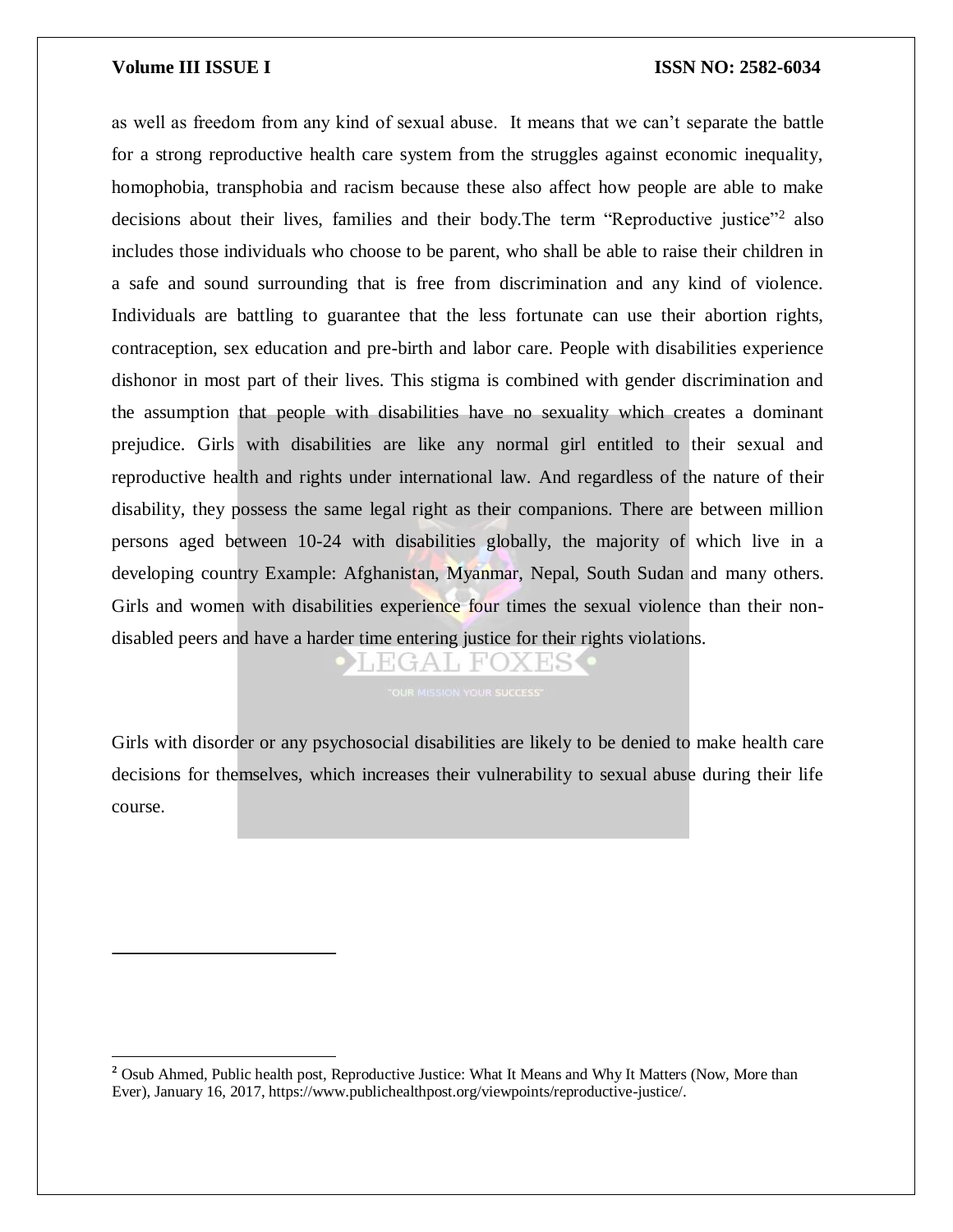## **MEANING OF SEXUAL AND REPRODUCTIVE RIGHTS**

Sexual and reproductive health basically means the right to have control over and decide freely and responsibly on matters related to sexuality, including sexual and reproductive health, free of coercion, discrimination and violence. A condition of complete mental, physical as well as social prosperity and not just the shortfall of illness or ailment, in all issue identifying with the reproductive system and to its capacities. It suggests that individuals can have a satisfying and safe sexual coexistence and that they have the capacity to reproduce and the right to choose if, when and how regularly to do so. It means their preferred methods of family planning of their choice as well as other methods of their choice for regulation of fertility.

Sexual and reproductive rights are crucial human rights and freedom. They embrace basic rights and liberties that are now perceived in global, national and regional level systems, standards and agreements. They incorporate the right to autonomy and self determination – the right of everybody to take free and educated decisions and have full control over their body, sexuality, wellbeing and relationships. But, women with disabilities have a different struggle, prejudices and discriminations against them that continue which result in extreme violations of their rights. They are forced to be sterilized, forced to use some kind of contraception (limited or no contraceptive choice at all), poorly managed pregnancy, forceful or coerced abortion, exclusion from health care rights and sexual suppression are few examples of their torture. They also experience intense violence which is most of the times, gender based.

## **STATASTICS OF GLOBAL DISABILITY**

 $\overline{\phantom{a}}$ 

15% of the world's population has some form of disability.<sup>3</sup> By far most  $(80\%)$  of individuals with disabilities live in developing countries. with 66% live in the Asia. these figures are quickly expanding, because of population growth, maturing, war, clashes, ecological debasement, helpless labor conditions, sexual and gender based violence. Between the ranges of 2.5 to 3.5 million of the world's 35 million dislodged people live with disabilities. There are critical contrasts in disability between men and women in both developing and developed counties.

**<sup>3</sup>** United Nations Social Affair Disability, "Women and girls with disabilities", United Nations, New York 4 March 2010, https://www.un.org/development/desa/disabilities/issues/women-and-girls-with-disabilities.html, .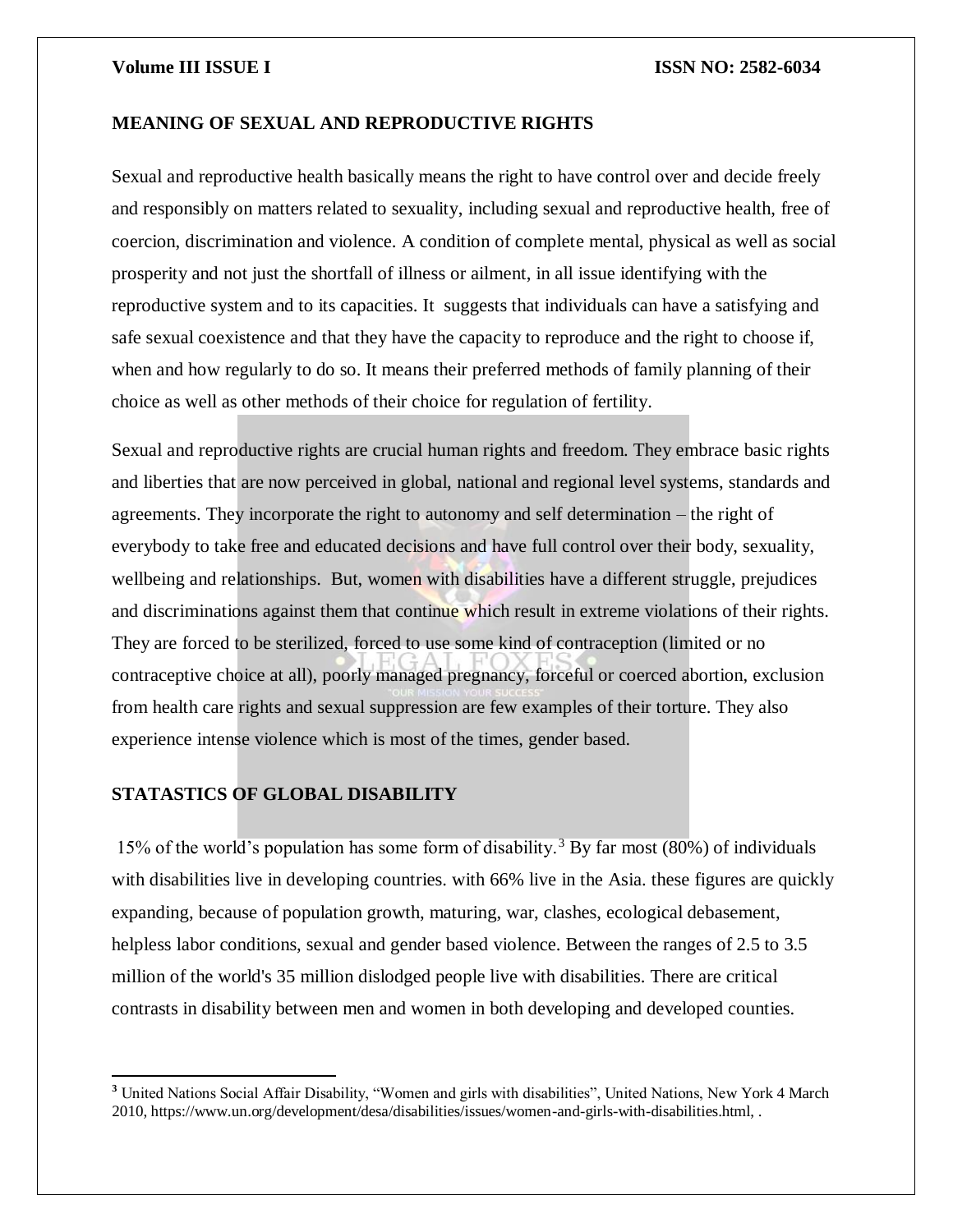The male disability pervasiveness rate is 12% while the female disability predominance rate is 19.2%. However, an itemized worldwide picture on how gender and disability converge isn't yet conceivable as information assortment and examination has been very restricted and frequently blurred by factors that are evaluation challenges, like the feminizations of poverty, social ideas of gender based jobs and sexual and conceptive rights, violence, misuse and different sorts of damage. Disability isn't limited to any one social or economic class, culture or age group. It is both a reason and a consequence of poverty (with individuals with disability, especially women and kids represent the world's poor. It is currently acknowledged that improvement measures to destroy poverty won't be accomplished without the incorporation of individuals with disabilities.

## **SEXUAL AND REPRODUCTIVE PREJUCICES AGAINST WOMEN WITH DISABILITIES**

**Forced sterilization:** The act of forced sterilization is performed across the world on women with disabilities for various purposes that include: eugenics based practices of population control, menstrual management and private care, and pregnancy prevention (mainly sexual abuse pregnancies). This practice of forced sterilization is a component of a broader pattern of denial of the human rights to woman, including reproductive rights of woman with disabilities. This denial includes exclusion from reproductive and sexual health care which these women are denied on the face of it, limited or zero contraceptive alternatives, focus on menstrual suppression, poorly managed pregnancy, involuntary abortion and the denial of rights to parenting to the young mothers. These practices are framed within traditional social attitudes that characterize disability as a private tragedy or a matter for medical management and rehabilitation. These women have problem in understanding or communicating what was done to them which further increase their vulnerability to forced sterilization. A major factor is legal guardians or others making life altering decisions for women with disabilities, including consenting to sterilization on their behalf. The practice of forced sterilization in many countries ( like Australia) continues to be debated and justified by governments as being within the "best interests" of women with disabilities.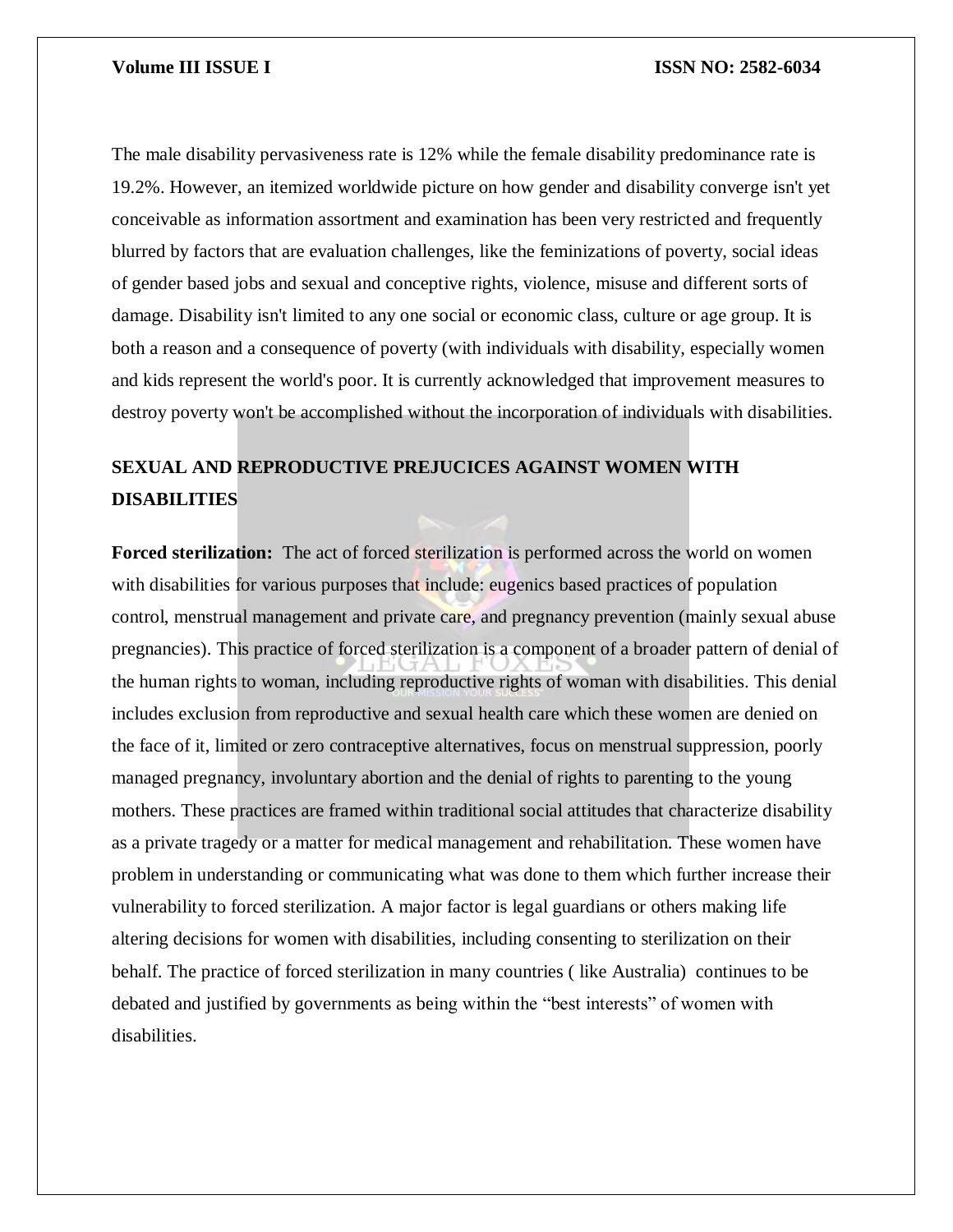$\overline{a}$ 

## **Volume III ISSUE I ISSN NO: 2582-6034**

**International Federation of Gynecology & Obstetrics <sup>4</sup>** developed new protocols and calls for action to put an end to the practice of forced sterilization, expanding consent protocols and rules clearly outlining the ethical lack of access to information and education on sexual and reproductive rights of girls and women with disabilities.

**Gender Based Violence:** Multiple and intersecting sorts of discrimination contribute to an increased violence against women and girls with disabilities. Women with disabilities experience many sorts of violence all women experience, when gender and disability intersect, violence has unique causes, takes on unique forms and leads to unique consequences. Also, women and girls with disabilities who are members of other identity groups are often subject to particular sorts of violence and discrimination. Despite the evolution of normative frameworks concerning both the human rights ofwoman with disabilities, the impact of the combined effects of both gender and disability has not attained sufficient attention and violence still remains at surprisingly high rates. Violence against women with disabilities occurs in various spheres of life including the home, the community and private institutions. There are various kinds of violence that they are subjected to- physical, psychological, sexual and financial, neglect, social isolation, degradation, trafficking, detention, denial of health care and forced sterilization and psychiatric treatment are some examples.

**Denial of Legal Rights and Decision-Making:** The assurance of legal capacity is connected to the activity right to autonomy and self-determination. To make a finding of insufficiency brings about the limitation of quite possibly the most central rights revered in law, the right to autonomy. Yet a huge number of woman with disabilities are deprived of their lawful limit, legal capacity because of shame and segregation. Through legal declaration of ineptitude or simply by a doctor's result that the lady "LACKS CAPACITY" to settle on a choice. 'Insufficiency' or 'Incapacity' is frequently used as a substantial legitimization for infringement of sexual and reproductive rights of women. Nonetheless, the CRPD plainly orders States Parties to perceive that people with incapacities appreciate legitimate limit on an equivalent premise with others and ought to be upheld to practice their legal capacity. This implies that a person's right to decision making can't be subbed by a third party, however that every person regardless has the privilege

**<sup>4</sup>** FIGO, Global voice of women's health, https://www.figo.org/, visited on: 29 April, 2021.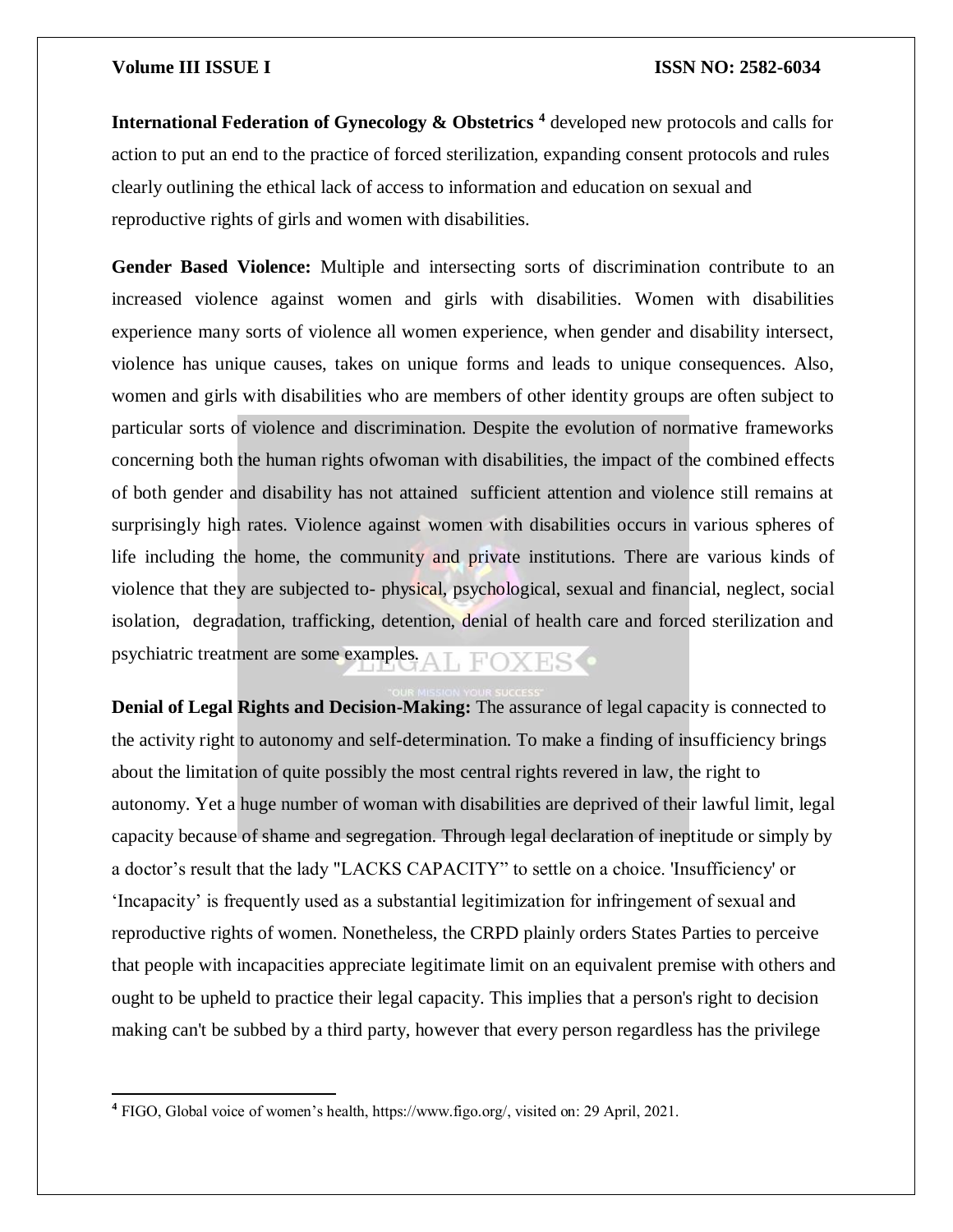or right to get the backing they need to settle on their own decisions and to coordinate their own lives, according to clinical treatment, family, parenthood and connections, or living plans.

**Lack of Access to Justice:** The right to access justice is among the most important civil and political rights as it establishes the extent to which individuals can secure and enforce their additional human rights. From multiple points of view, the justice framework itself executes or disregards the discrimination and brutality of these women. These women with disabilities, especially those with scholarly, intellectual, cognitive or psychosocial disability are mostly denied successful access to justice and denial of their rights since they don't get any help or assistance to report infringement of their rights or to take an interest in legal processes. They are not accepted and are seen as a questionable or unreliable witness. Infringement of their rights is regularly acknowledged as 'behavior management' practices for example- forceful administration of drugs.

## **INTERSECTIONALITY**

 $\overline{a}$ 

The term intersectionality describes the interconnection or the linkage between the natures of social categories such as race, class regarded as creating an overlap and interdependent systems of discrimination or disadvantage. It is a framework for conceptualizing a person, group of people or social problem as affected by a number of discriminations. It takes into account people's overlapping identities and experiences in order to understand the complexity of prejudices they face. Intersectional theory asserts that people are often disadvantaged by multiple sources of oppression: their race, class, gender identity, sexual orientation, religion, and other identity markers. Intersectionality recognizes that identity markers (Example: the terms woman and black) don't exist independently of each other, and that each informs the others, often creating a complex convergence of oppression.<sup>5</sup>

Women with incapacities who are additionally ethnic minorities or individuals from minority or native people groups or who are lesbian, trans or inter sex or who live in destitution, or who aremore seasoned, or who are detained in foundations or penitentiaries, can be liable to

**<sup>5</sup>** YW Boston Blog, "What is intersectionality, and what does it have to do with me?", March 29,2017, https://www.ywboston.org/2017/03/what-is-intersectionality-and-what-does-it-have-to-do-with-me/.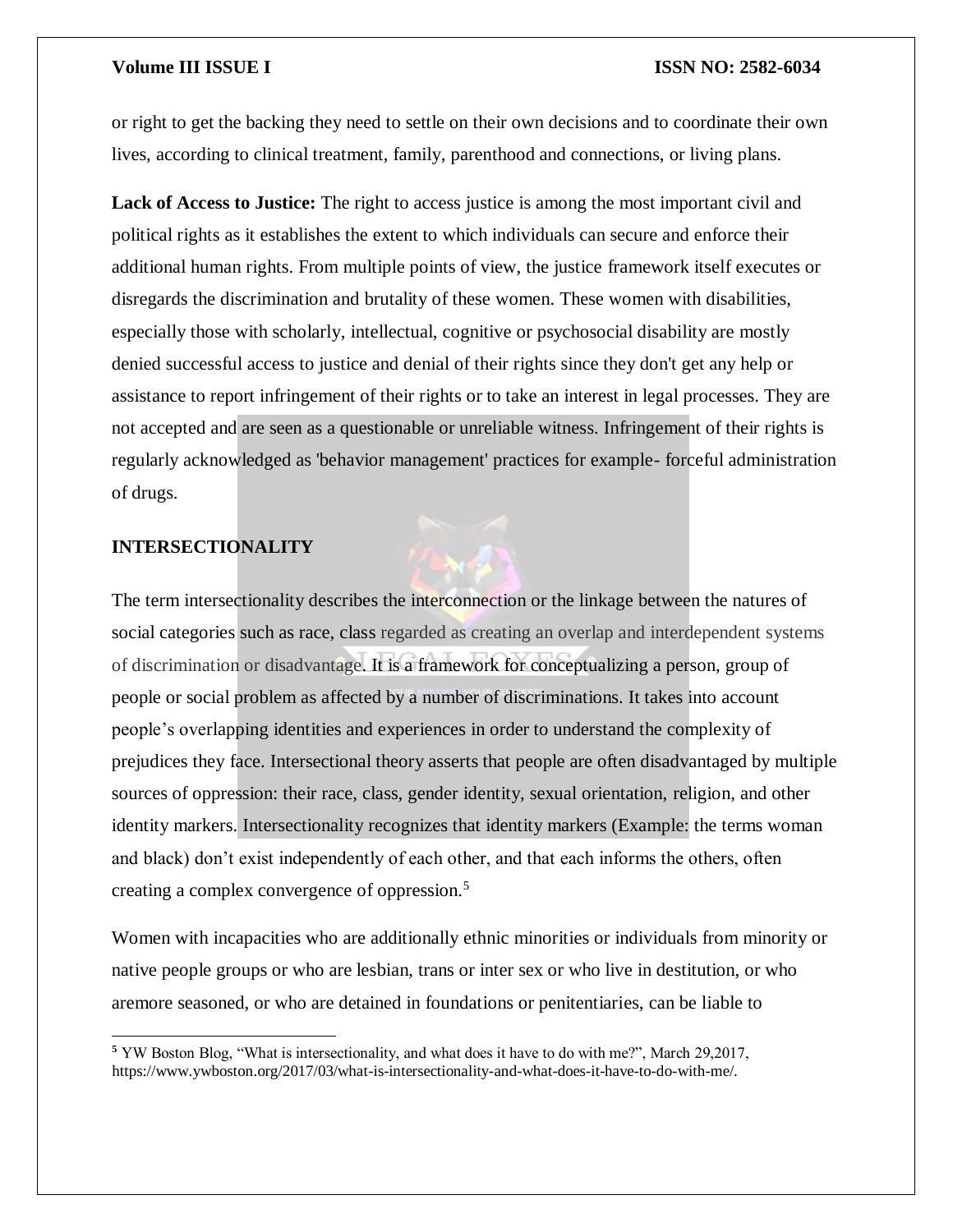$\overline{a}$ 

## **Volume III ISSUE I ISSN NO: 2582-6034**

particularized types of brutality and discrimination. Social authorizations on personality status or educational encounters can additionally build the danger of gathering or individual rejection and refusal of sexual and reproductive rights for them. The acknowledgment of this is called as "interconnection," "multidimensionality," and "various types of separation," is essential to any assessment of the sexual and conceptive rights of women.

## **ACCOUNTABILITY OF WOMEN WITH DISABLITIES**

Basic human rights law obliges the State and other obligation carriers not to encroach on or compromise the fundamental freedom and rights of individuals and to make a move to acknowledge their rights. The international human rights regularizing system, including the international human rights treaties and protocols and proposals embraced by the bodies checking their execution, give the structure to portray the individual commitments and obligations of governments and other duty carriers, corresponding to the sexual and reproductive rights of disabled women and girls.

## **Access to sexual and reproductive health promotes environmental sustainability**

The impacts of climate change are amplified in low-income countries that have rapid population growth, high population density, intense land use, a young age structure and urbanization.<sup>6</sup> For example, climate change in some areas is causing a gradual depletion of natural resources such as arable land and fresh water resources. In order to support themselves and their families, local people therefore have to use their environment more intensively, and travel further afield to find firewood and water. This burden falls disproportionately on girls and women, who are often responsible for agriculture and for supplying water and fuel for their household. In some areas rapid population growth and high population density, the agricultural land is being cultivatedfaster and more intensively than it can renew itself, there is a loss of bio-diversity and

**<sup>6</sup>** United Nations, Sexual, Reproductive Health Rights Key to Obtaining Sustainable Development as Population and Development Session, 2 April, 2019, and https://www.un.org/development/desa/disabilities/issues/women-andgirlswith-disabilities.html.